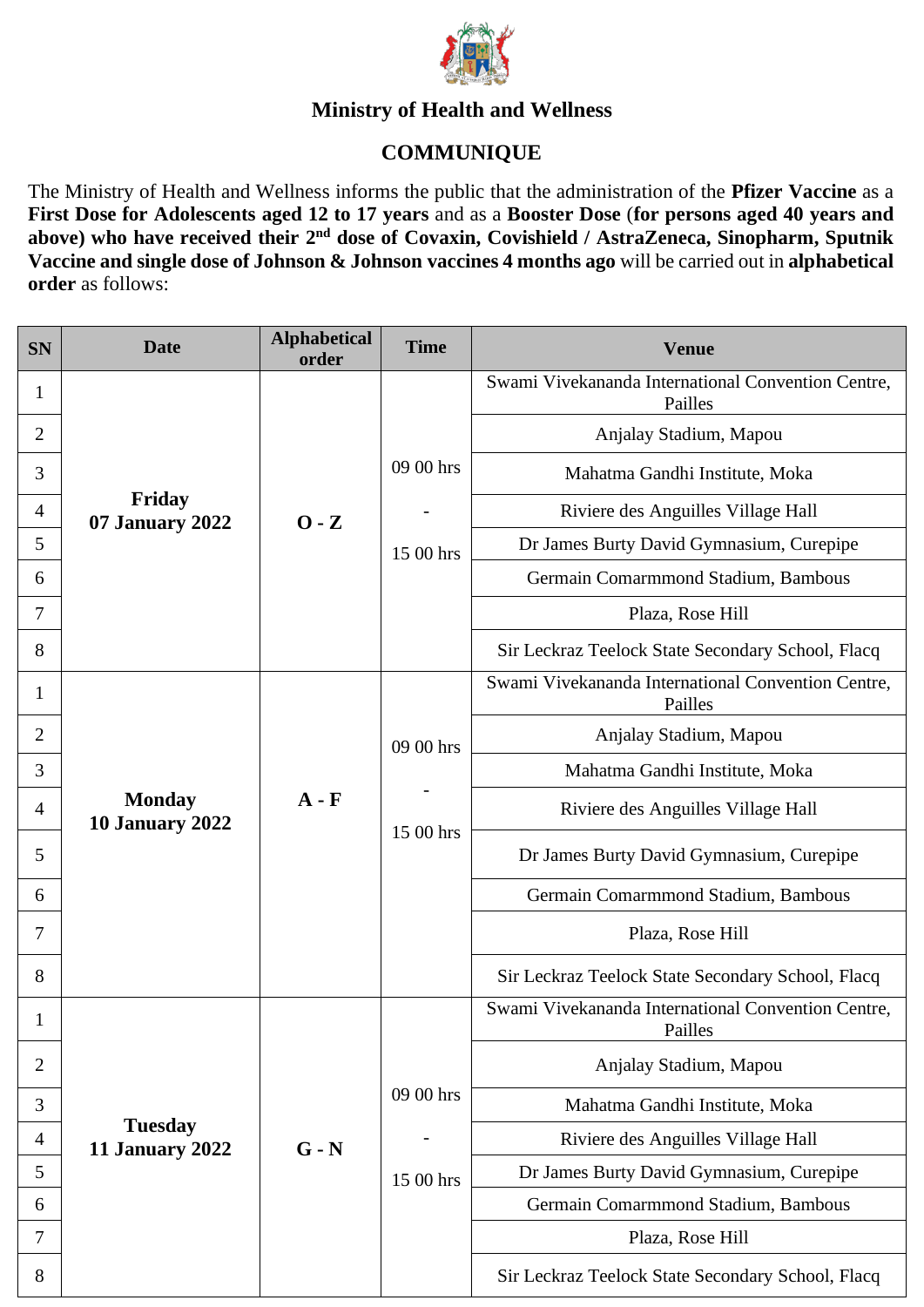| <b>SN</b>      | <b>Date</b>                      | <b>Alphabetical</b><br>order | <b>Time</b> | <b>Venue</b>                                                  |
|----------------|----------------------------------|------------------------------|-------------|---------------------------------------------------------------|
| 1              |                                  |                              |             | Swami Vivekananda International Convention Centre,<br>Pailles |
| $\overline{2}$ |                                  |                              |             | Anjalay Stadium, Mapou                                        |
| 3              |                                  |                              | 09 00 hrs   | Mahatma Gandhi Institute, Moka                                |
| 4              | Wednesday                        | $0 - Z$                      |             | Riviere des Anguilles Village Hall                            |
| 5              | 12 January 2022                  |                              | 15 00 hrs   | Dr James Burty David Gymnasium, Curepipe                      |
| 6              |                                  |                              |             | Germain Comarmmond Stadium, Bambous                           |
| 7              |                                  |                              |             | Plaza, Rose Hill                                              |
| 8              |                                  |                              |             | Sir Leckraz Teelock State Secondary School, Flacq             |
| 1              |                                  |                              |             | Swami Vivekananda International Convention Centre,<br>Pailles |
| $\overline{2}$ |                                  |                              | 09 00 hrs   | Anjalay Stadium, Mapou                                        |
| 3              |                                  |                              |             | Mahatma Gandhi Institute, Moka                                |
| 4              | <b>Thursday</b>                  | $A - F$                      |             | Riviere des Anguilles Village Hall                            |
| 5              | <b>13 January 2022</b>           |                              | 15 00 hrs   | Dr James Burty David Gymnasium, Curepipe                      |
| 6              |                                  |                              |             | Germain Comarmmond Stadium, Bambous                           |
| 7              |                                  |                              |             | Plaza, Rose Hill                                              |
| 8              |                                  |                              |             | Sir Leckraz Teelock State Secondary School, Flacq             |
| 1              |                                  |                              |             | Swami Vivekananda International Convention Centre,<br>Pailles |
| $\overline{2}$ |                                  |                              | 09 00 hrs   | Anjalay Stadium, Mapou                                        |
| 3              |                                  |                              |             | Mahatma Gandhi Institute, Moka                                |
| 4              | Friday                           | $G - N$                      |             | Riviere des Anguilles Village Hall                            |
| 5              | <b>14 January 2022</b>           |                              | 15 00 hrs   | Dr James Burty David Gymnasium, Curepipe                      |
| 6              |                                  |                              |             | Germain Comarmmond Stadium, Bambous                           |
| 7              |                                  |                              |             | Plaza, Rose Hill                                              |
| 8              |                                  |                              |             | Sir Leckraz Teelock State Secondary School, Flacq             |
| 1              |                                  |                              |             | Swami Vivekananda International Convention Centre,<br>Pailles |
| $\overline{2}$ | <b>Monday</b><br>17 January 2022 | $0 - Z$                      | 09 00 hrs   | Anjalay Stadium, Mapou                                        |
| 3              |                                  |                              |             | Mahatma Gandhi Institute, Moka                                |
| 4              |                                  |                              |             | Riviere des Anguilles Village Hall                            |
| 5              |                                  |                              | 15 00 hrs   | Dr James Burty David Gymnasium, Curepipe                      |
| 86             |                                  |                              |             | Germain Comarmmond Stadium, Bambous                           |
| 7              |                                  |                              |             | Plaza, Rose Hill                                              |
| 8              |                                  |                              |             | Sir Leckraz Teelock State Secondary School, Flacq             |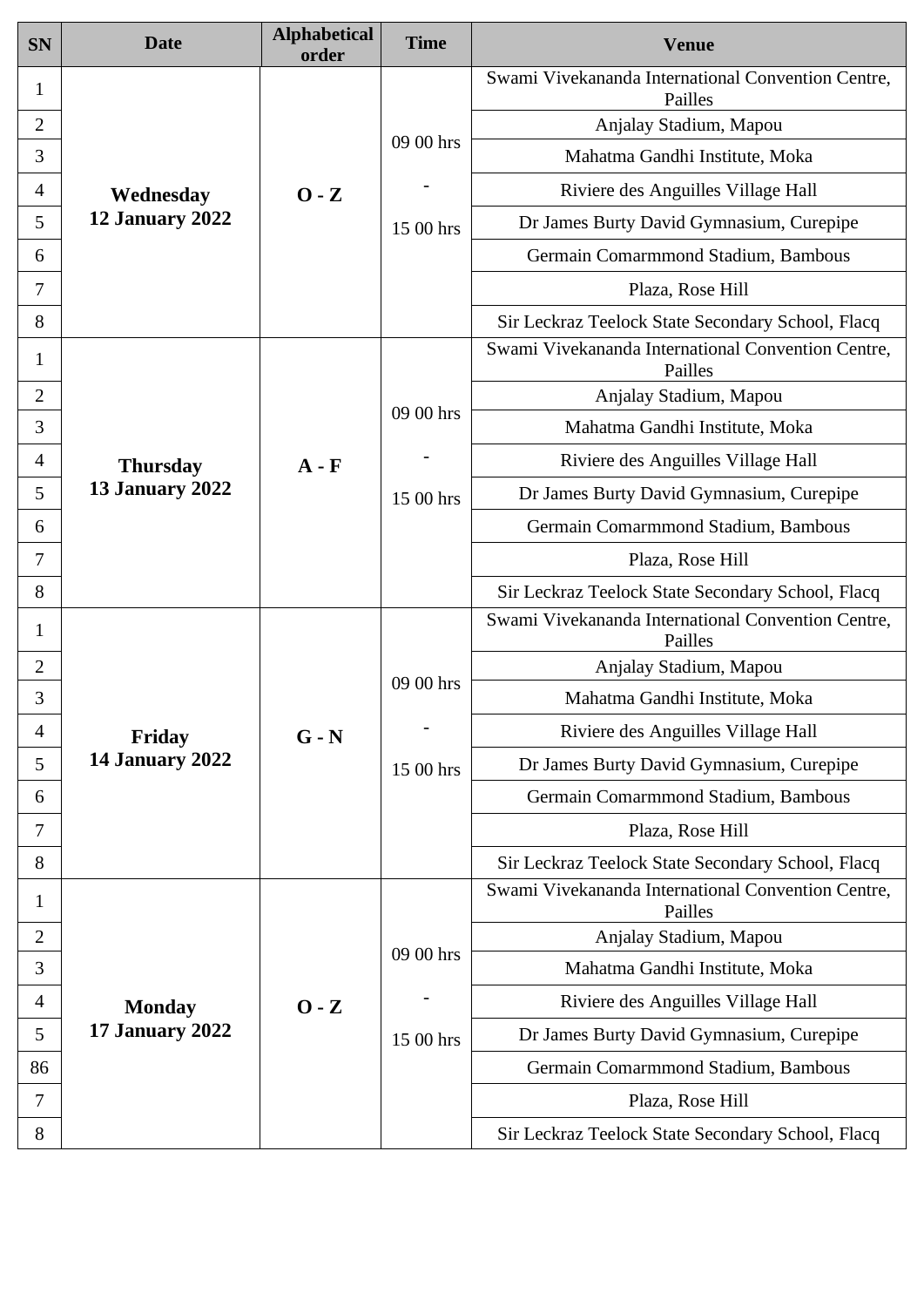In addition, the administration of **Johnson and Johnson Vaccine** as a **First Dose** and as a **Booster Dose** for those persons who have received their **2 nd dose of Covaxin, Covishield / AstraZeneca, Sinopharm, Sputnik vaccine and Single Dose Johnson and Johnson vaccines 4 months ago** will be carried out in **alphabetical order**.

The administration of Johnson and Johnson Vaccine will be carried out for **all those aged 18 to 39 years as follows:**

| <b>SN</b>      | <b>Date</b>                             | <b>Alphabetical</b><br>order | <b>Time</b>            | <b>Venue</b>                                     |
|----------------|-----------------------------------------|------------------------------|------------------------|--------------------------------------------------|
| 1              |                                         |                              |                        | Plaine Verte Youth Centre                        |
| $\overline{2}$ |                                         |                              | 09 00 hrs              | Riviere du Rempart Youth Centre                  |
| 3              | Friday<br>07 January 2022               | $0 - Z$                      |                        | <b>Riche Mare Community Centre</b>               |
| $\overline{4}$ |                                         |                              | 15 00 hrs              | <b>Omnicane Business Gateway, Plaine Magnien</b> |
| 5              |                                         |                              |                        | Paillot Municipal Gymnasium, Vacoas              |
| 6              |                                         |                              |                        | Swami Sivananda State Secondary School, Bambous  |
| 1              |                                         |                              |                        | <b>Plaine Verte Youth Centre</b>                 |
| $\overline{2}$ |                                         |                              | 09 00 hrs              | Riviere du Rempart Youth Centre                  |
| 3              | <b>Monday</b><br><b>10 January 2022</b> | $A - F$                      |                        | <b>Riche Mare Community Centre</b>               |
| $\overline{4}$ |                                         |                              | 15 00 hrs              | Omnicane Business Gateway, Plaine Magnien        |
| 5              |                                         |                              |                        | Paillot Municipal Gymnasium, Vacoas              |
| 6              |                                         |                              |                        | Swami Sivananda State Secondary School, Bambous  |
| 1              |                                         |                              |                        | <b>Plaine Verte Youth Centre</b>                 |
| 2              |                                         |                              |                        | Riviere du Rempart Youth Centre                  |
| 3              | <b>Tuesday</b><br>11 January 2022       | $G - N$                      | 09 00 hrs<br>15 00 hrs | <b>Riche Mare Community Centre</b>               |
| 4              |                                         |                              |                        | Omnicane Business Gateway, Plaine Magnien        |
| 5              |                                         |                              |                        | Paillot Municipal Gymnasium, Vacoas              |
| 6              |                                         |                              |                        | Swami Sivananda State Secondary School, Bambous  |
| 1              |                                         |                              |                        | <b>Plaine Verte Youth Centre</b>                 |
| 2              |                                         |                              | 09 00 hrs              | Riviere du Rempart Youth Centre                  |
| 3              | Wednesday<br>12 January 2022            | $0 - Z$                      |                        | <b>Riche Mare Community Centre</b>               |
| $\overline{4}$ |                                         |                              | 15 00 hrs              | <b>Omnicane Business Gateway, Plaine Magnien</b> |
| 5              |                                         |                              |                        | Paillot Municipal Gymnasium, Vacoas              |
| 6              |                                         |                              |                        | Swami Sivananda State Secondary School, Bambous  |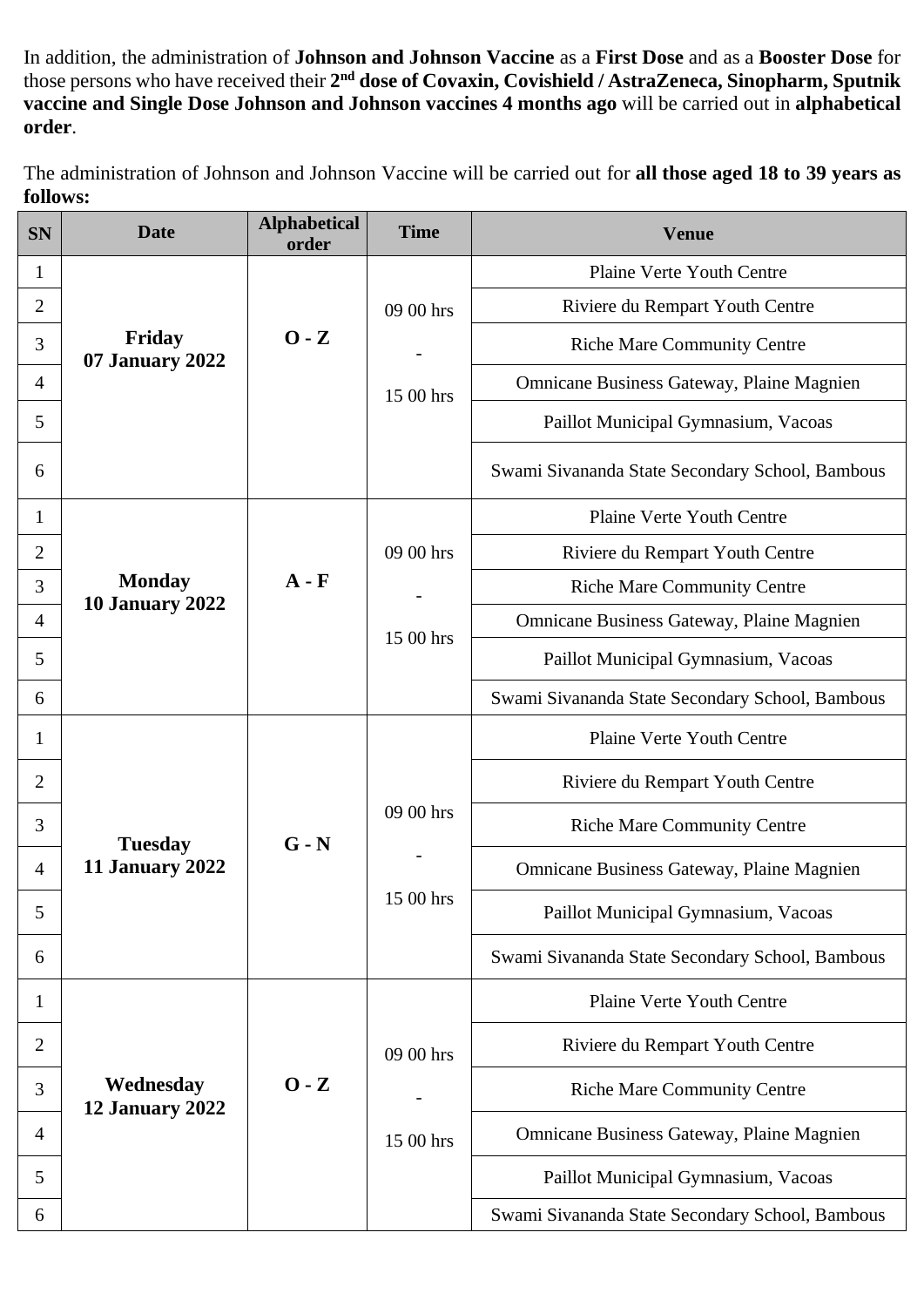| <b>SN</b>      | <b>Date</b>                             | <b>Alphabetical</b><br>order | <b>Time</b>            | <b>Venue</b>                                    |
|----------------|-----------------------------------------|------------------------------|------------------------|-------------------------------------------------|
| 1              |                                         |                              |                        | Plaine Verte Youth Centre                       |
| $\overline{2}$ |                                         | $A - F$                      | 09 00 hrs<br>15 00 hrs | Riviere du Rempart Youth Centre                 |
| 3              | <b>Thursday</b>                         |                              |                        | <b>Riche Mare Community Centre</b>              |
| $\overline{4}$ | <b>13 January 2022</b>                  |                              |                        | Omnicane Business Gateway, Plaine Magnien       |
| 5              |                                         |                              |                        | Paillot Municipal Gymnasium, Vacoas             |
| 6              |                                         |                              |                        | Swami Sivananda State Secondary School, Bambous |
| 1              |                                         |                              |                        | Plaine Verte Youth Centre                       |
| $\overline{2}$ |                                         |                              | 09 00 hrs              | Riviere du Rempart Youth Centre                 |
| 3              | Friday<br><b>14 January 2022</b>        | $G - N$                      | 15 00 hrs              | <b>Riche Mare Community Centre</b>              |
| $\overline{4}$ |                                         |                              |                        | Omnicane Business Gateway, Plaine Magnien       |
| 5              |                                         |                              |                        | Paillot Municipal Gymnasium, Vacoas             |
| 6              |                                         |                              |                        | Swami Sivananda State Secondary School, Bambous |
| $\mathbf{1}$   |                                         |                              |                        | Plaine Verte Youth Centre                       |
| $\overline{2}$ |                                         | $0 - Z$                      | 09 00 hrs<br>15 00 hrs | Riviere du Rempart Youth Centre                 |
| 3              | <b>Monday</b><br><b>17 January 2022</b> |                              |                        | <b>Riche Mare Community Centre</b>              |
| $\overline{4}$ |                                         |                              |                        | Omnicane Business Gateway, Plaine Magnien       |
| 5              |                                         |                              |                        | Paillot Municipal Gymnasium, Vacoas             |
| 6              |                                         |                              |                        | Swami Sivananda State Secondary School, Bambous |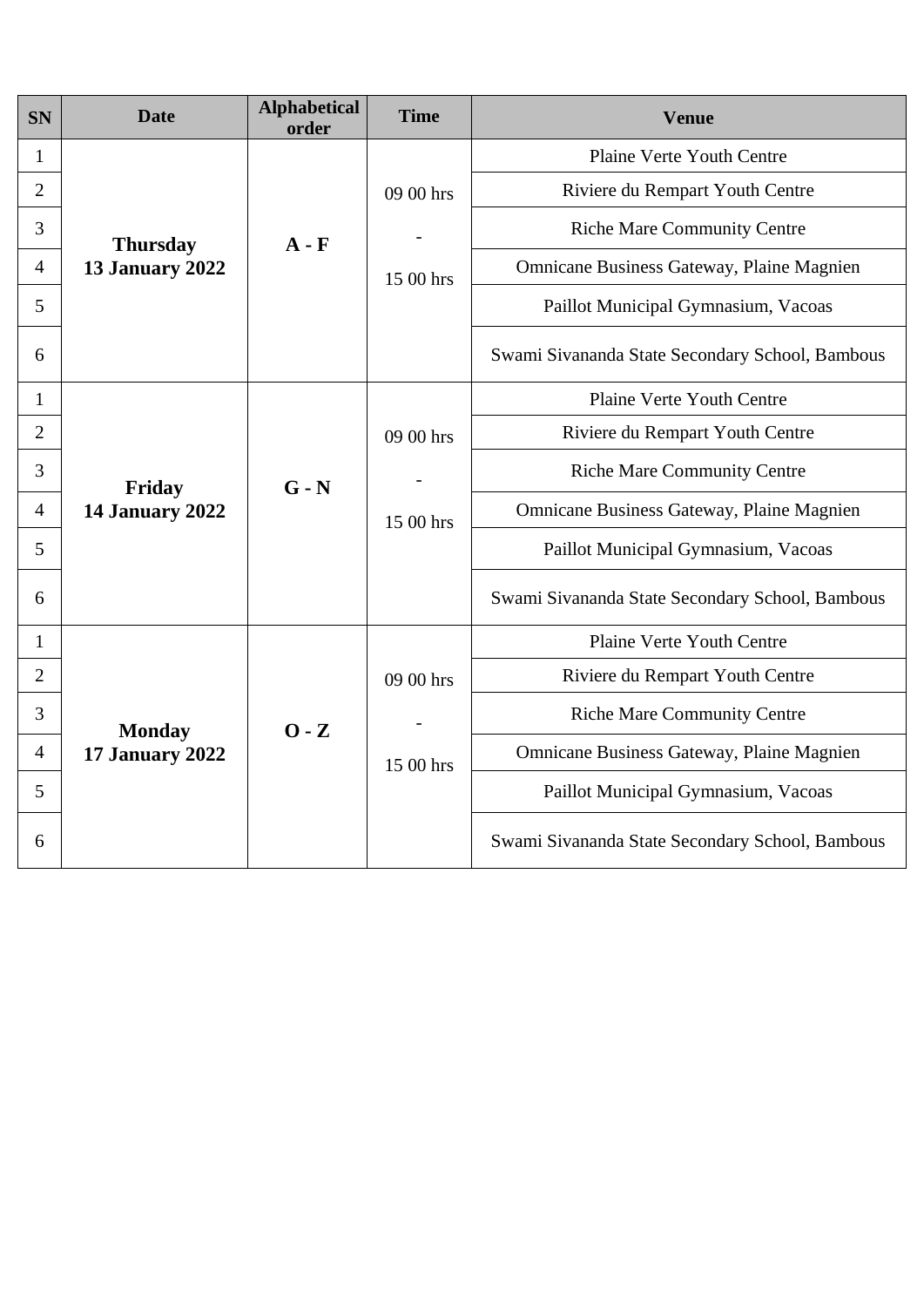**Also note that Administration of the Booster Doses will be carried on Saturday 08 and Saturday 15 January 2022 for ONLY participants who have already obtained an appointment with the EDB as follows:**

Administration of the **Pfizer Vaccine** as a **Booster Dose** (**for persons aged 40 years and above) who have**  received their 2<sup>nd</sup> dose of Covaxin, Covishield / AstraZeneca, Sinopharm, Sputnik vaccine and single **dose of Johnson & Johnson vaccines 4 months ago**

| <b>SN</b>      | <b>Date</b>     | <b>Time</b> | <b>Venue</b>                                                  |
|----------------|-----------------|-------------|---------------------------------------------------------------|
| 1              |                 |             | Swami Vivekananda International Convention Centre,<br>Pailles |
| $\overline{2}$ |                 |             | Anjalay Stadium, Mapou                                        |
| 3              |                 | 09 00 hrs   | Mahatma Gandhi Institute, Moka                                |
| 4              | <b>Saturday</b> |             | Riviere des Anguilles Village Hall                            |
| 5              | 08 January 2022 |             | Dr James Burty David Gymnasium, Curepipe                      |
| 6              |                 | 15 00 hrs   | Germain Comarmmond Stadium, Bambous                           |
| 7              |                 |             | Plaza, Rose Hill                                              |
| 8              |                 |             | Sir Leckraz Teelock State Secondary School, Flacq             |
| 1              |                 |             | Swami Vivekananda International Convention Centre,<br>Pailles |
| 2              |                 |             | Anjalay Stadium, Mapou                                        |
| 3              |                 | 09 00 hrs   | Mahatma Gandhi Institute, Moka                                |
| 4              | <b>Saturday</b> |             | Riviere des Anguilles Village Hall                            |
| 5              | 15 January 2022 |             | Dr James Burty David Gymnasium, Curepipe                      |
| 6              |                 | 15 00 hrs   | Germain Comarmmond Stadium, Bambous                           |
| 7              |                 |             | Plaza, Rose Hill                                              |
| 8              |                 |             | Sir Leckraz Teelock State Secondary School, Flacq             |

Administration of **Johnson and Johnson Vaccine** as a **Booster Dose (for persons aged 18 to 39 years)** who have received their 2<sup>nd</sup> dose of Covaxin, Covishield / AstraZeneca, Sinopharm, Sputnik vaccines **and Single Dose Johnson and Johnson vaccines 4 months ago**

| <b>SN</b>      | Date            | <b>Time</b> | <b>Venue</b>                                    |
|----------------|-----------------|-------------|-------------------------------------------------|
|                |                 |             | <b>Plaine Verte Youth Centre</b>                |
| 2              |                 | 09 00 hrs   | Riviere du Rempart Youth Centre                 |
| 3              |                 |             | <b>Riche Mare Community Centre</b>              |
| $\overline{4}$ | <b>Saturday</b> |             | Omnicane Business Gateway, Plaine Magnien       |
|                | 08 January 2022 | 15 00 hrs   | Paillot Municipal Gymnasium, Vacoas             |
| 6              |                 |             | Swami Sivananda State Secondary School, Bambous |